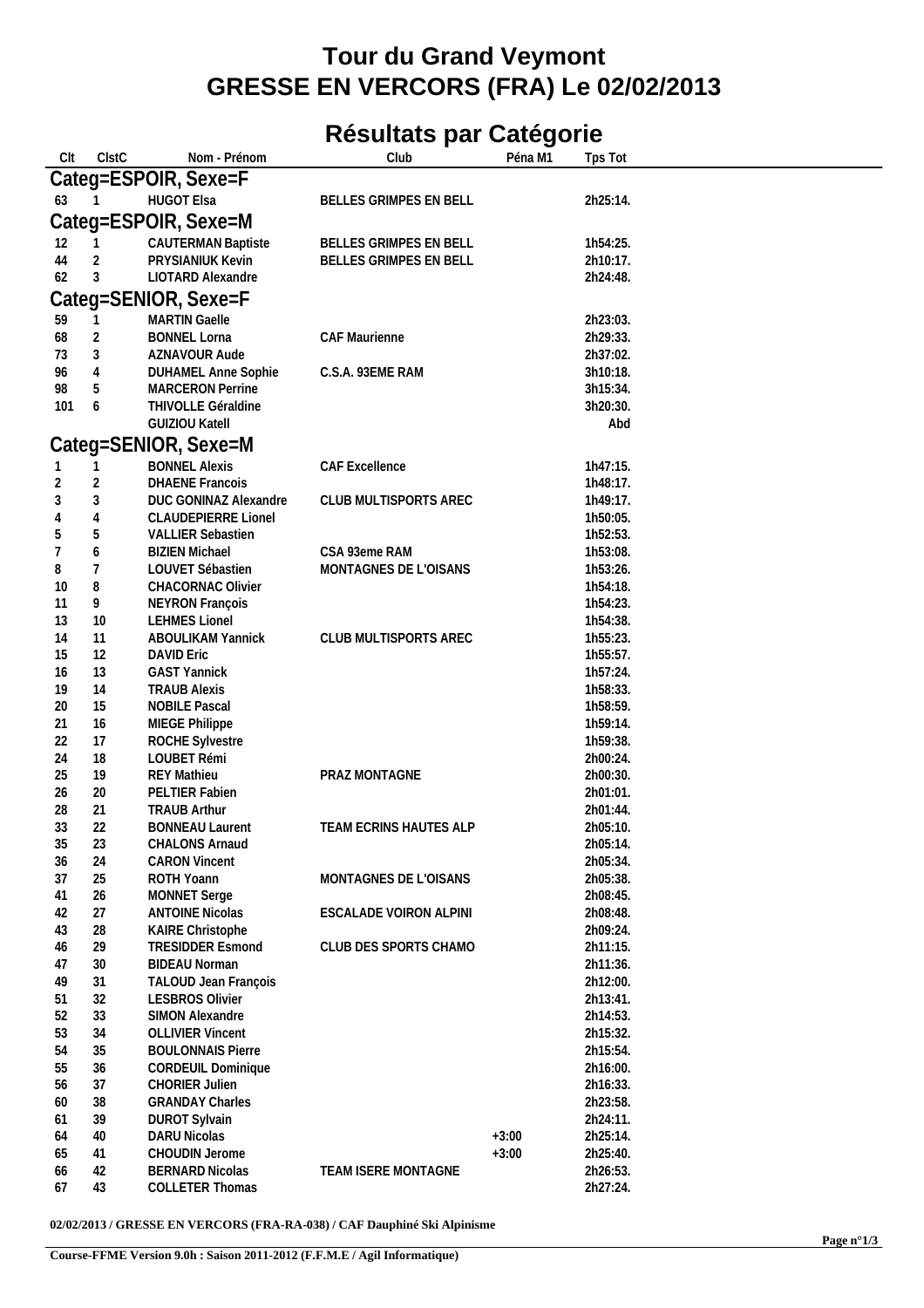| CIt | ClstC          | Nom - Prénom                 | Club                    | Péna M1 | Tps Tot  |
|-----|----------------|------------------------------|-------------------------|---------|----------|
| 69  | 44             | <b>GOBBO Damien</b>          |                         |         | 2h31:05. |
| 72  | 45             | <b>BERNARD Cyril</b>         |                         |         | 2h36:00. |
| 76  | 46             | <b>BIANCHIN David</b>        | TEAM ISERE MONTAGNE     |         | 2h39:23. |
| 79  | 47             | LUP Stéphane                 |                         |         | 2h40:43. |
| 80  | 48             | CADO Samuel                  |                         |         | 2h43:33. |
| 83  | 49             | VIASNOFF Grégoire            |                         |         | 2h48:18. |
|     |                |                              |                         |         |          |
| 84  | 50             | <b>SHAND Christopher</b>     |                         |         | 2h50:00. |
| 85  | 51             | <b>GERY Mathias</b>          |                         |         | 2h51:22. |
| 89  | 52             | <b>WANDELS Noel</b>          |                         | $+3:00$ | 2h55:51. |
| 93  | 53             | <b>BATTAIL Sylvain</b>       | BELLES GRIMPES EN BELL  |         | 3h00:30. |
| 94  | 54             | <b>OUDET Benjamin</b>        |                         |         | 3h03:39. |
|     |                | JOND Johanny                 | PRAZ MONTAGNE           |         | Abs      |
|     |                | GINOUX Cyril                 |                         |         | Abd      |
|     |                | <b>SEBE Victor</b>           | ROC EVASION             |         | Abs      |
|     |                | <b>BUFFET Sylvain</b>        |                         |         | Abs      |
|     |                | ARNAUD Sylvain               | PRAZ MONTAGNE           |         | Abs      |
|     |                | <b>BOUZON Lionel</b>         | BELLES GRIMPES EN BELL  |         | Abs      |
|     |                |                              |                         |         | Abs      |
|     |                | ARMAND Gregory               |                         |         |          |
|     |                | <b>GAUDRY Loic</b>           | BELLES GRIMPES EN BELL  |         | Abs      |
|     |                | LE BAHER Samuel              | BELLES GRIMPES EN BELL  |         | Abs      |
|     |                | LALLEMENT Romain             |                         |         | Abs      |
|     |                | Categ=VETERAN, Sexe=F        |                         |         |          |
|     |                | <b>BARTNICKI Mireille</b>    |                         |         | 2h53:59. |
| 86  |                |                              |                         |         |          |
| 92  | $\overline{2}$ | FRANçON Olga                 |                         |         | 2h58:54. |
|     |                | <b>MICHOUD Annick</b>        |                         |         | Abs      |
|     |                | DE CHOUDENS Sandrine         |                         |         | Abs      |
|     |                | Categ=VETERAN, Sexe=M        |                         |         |          |
|     |                |                              |                         |         | 1h53:04. |
| 6   | 1              | JORIOZ Thierry               |                         |         |          |
| 9   | 2              | <b>CERAN Philippe</b>        |                         |         | 1h53:46. |
| 17  | 3              | PONCET David                 | CLUB ESCALADE SKI-ALPIN |         | 1h57:34. |
| 18  | 4              | <b>CARUSO Eric</b>           |                         |         | 1h57:59. |
| 23  | 5              | COUSIN Stephane              | CROLLES GRESIVAUDAN E   |         | 2h00:16. |
| 27  | 6              | VIOUD Jérôme                 | BELLES GRIMPES EN BELL  |         | 2h01:36. |
| 29  | 7              | <b>HERAND Olivier</b>        |                         |         | 2h03:21. |
| 30  | 8              | <b>FORTE Frederic</b>        | MONTAGNES DE L'OISANS   |         | 2h03:25. |
| 31  | 9              | <b>BARBIER Emmanuel</b>      | BELLES GRIMPES EN BELL  |         | 2h04:14. |
| 32  | 10             | ZIJP JEROEN                  |                         |         | 2h05:05. |
| 34  | 11             | <b>CAPRON Alain</b>          | MONTAGNES DE L'OISANS   |         | 2h05:14. |
|     |                |                              |                         |         |          |
| 38  | 12             | <b>SIGALAS Olivier</b>       |                         |         | 2h05:52. |
| 39  | 13             | <b>MARTIN Jean Nicolas</b>   | TEAM ISERE MONTAGNE     |         | 2h06:40. |
| 40  | 14             | ROBIN Jean Marc              |                         |         | 2h06:56. |
| 45  | 15             | RIGAUD Daniel                |                         |         | 2h11:03. |
| 48  | 16             | SCOGNAMILLO Stephane         | MONTAGNES DE L'OISANS   |         | 2h11:55. |
| 50  | 17             | <b>DEPRE Laurent</b>         |                         |         | 2h13:29. |
| 57  | 18             | DOUMEN David                 |                         |         | 2h19:32. |
| 58  | 19             | <b>DAVOINE Alain</b>         | ESCALADE HAUTE TARENT   |         | 2h20:54. |
| 70  | 20             | <b>BONNIER Mathieu</b>       |                         |         | 2h32:23. |
| 71  | 21             | <b>DOULET Herve</b>          |                         |         | 2h33:53. |
| 74  | 22             |                              | PRAZ- DE-LYS SOMMAND S  |         | 2h38:55. |
|     |                | <b>BALLU Jerome</b>          |                         |         |          |
| 75  | 23             | GIRARD Renaud                |                         |         | 2h38:55. |
| 77  | 24             | LAYE Jérôme                  |                         | $+3:00$ | 2h40:13. |
| 78  | 25             | <b>ALLARD Laurent</b>        |                         |         | 2h40:29. |
| 81  | 26             | <b>BOUCHER Frederic</b>      |                         |         | 2h43:44. |
| 82  | 27             | GUILLAUD Raphaël             |                         |         | 2h43:57. |
| 87  | 28             | THOLLARD Franck              |                         |         | 2h55:17. |
| 88  | 29             | ROUVIERE Olivier             |                         |         | 2h55:36. |
| 90  | 30             | <b>PASTOR Franck</b>         |                         |         | 2h57:53. |
| 91  | 31             | <b>AVANTURIER Christophe</b> | MONTAGNES DE L'OISANS   |         | 2h58:27. |
| 95  | 32             | GAVOT Jerome                 |                         |         | 3h06:07. |
| 97  |                |                              |                         |         |          |
|     | 33             | <b>CISTAC Patrick</b>        |                         |         | 3h14:34. |
| 99  | 34             | DUVILLARD Christian          |                         |         | 3h16:36. |
| 100 | 35             | <b>LUCI Sandro</b>           |                         |         | 3h19:34. |
| 102 | 36             | <b>NEGRIER Pierre</b>        |                         |         | 3h58:35. |
|     |                | JOSSERAND Jerome             |                         |         | Abd      |
|     |                | CHATAIN Arnaud               |                         |         | Abs      |

**02/02/2013 / GRESSE EN VERCORS (FRA-RA-038) / CAF Dauphiné Ski Alpinisme**